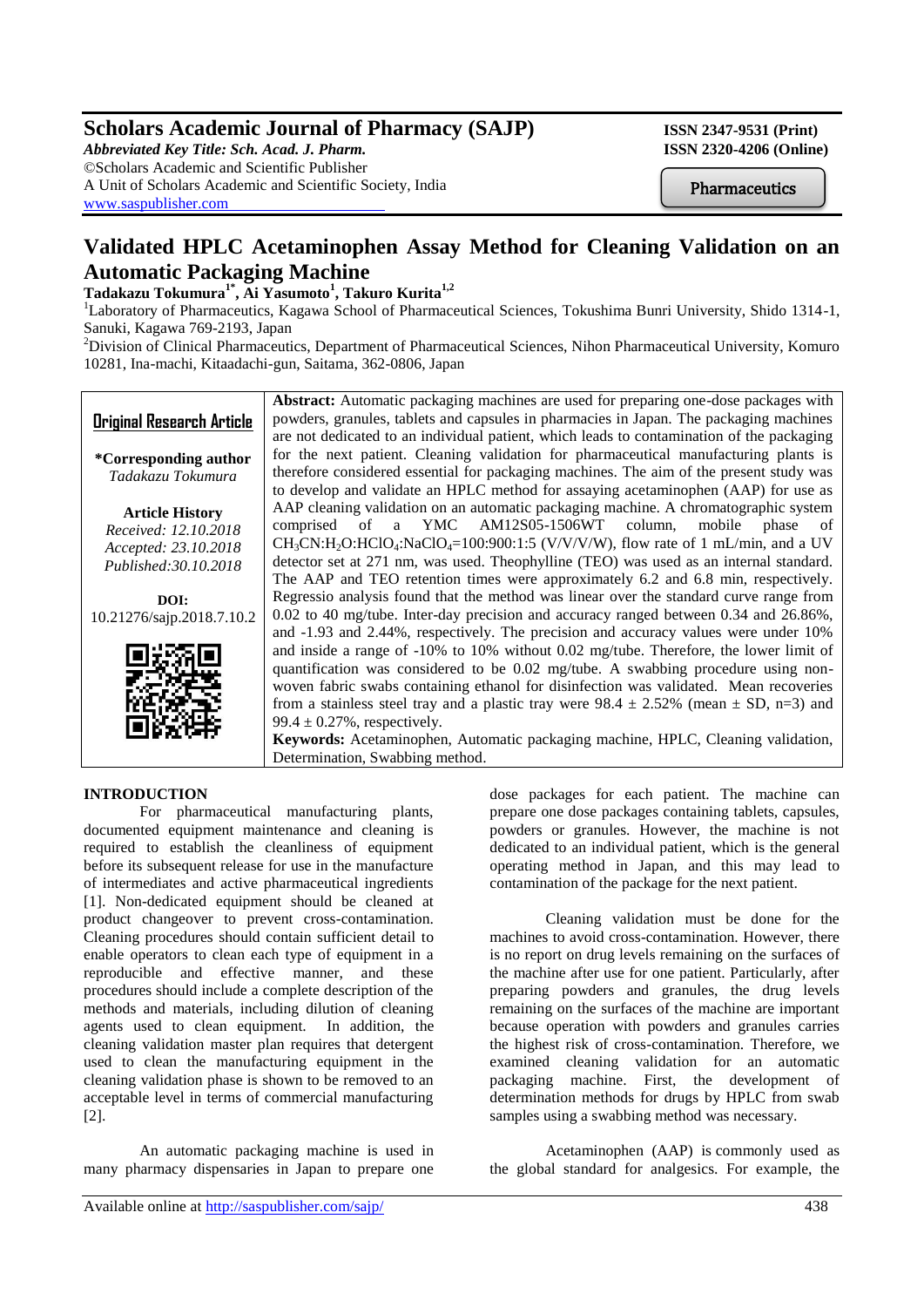WHO lists AAP as an essential drug, and clinical guidelines in many countries include AAP as a first-line drug for pain relief because of its efficacy and safety profile. In particular, there is no significant risk of gastrointestinal disorders, renal dysfunction, bleeding, or cardiovascular events, and it is considered a safer option than non-steroidal anti-inflammatory drugs [3].

AAP is used alone or combined with other medications to treat acute primary headaches; it is combined with aspirin and caffeine for migraine and tension-type headaches and combined with tramadol for a cluster headaches.

AAP weakly inhibits cyclooxygenase-2 in the central nervous system, and is approximately as effective for pain and fever relief as aspirin, but has no anti-inflammatory action [4, 5].

Acetaminophen, an important drug as noted above, was selected as the second drug to develop the determination method for cleaning validation of the machine. In this report, we describe linearity, precision, accuracy and the limit of quantification, and report the percentage recovery from surfaces of a stainless steel tray and a plastic tray using a swabbing method, as well as a report on theophylline [6].

### **MATERIALS AND METHODS Materials**

Acetaminophen (AAP) was purchased from Neiyaku Kagaku Co. Ltd. (Nara, Japan). A pharmaceutical preparation (powders) of AAP used was purchased from Choseido Pharmaceutical Co. Ltd. (Tokushima, Japan). Theophylline anhydrous (TEO) was purchased from Sigma-Aldrich Co., LCC (St. Louis, USA). Other chemicals were of special reagent or HPLC grade.

### **Apparatus and chromatographic conditions**

The HPLC system consisted of a Model LC-20AS pump, equipped with an LC-solution on a PC, a Model SPD-20A UV spectrophotometric detector, a Model CTO-20A column oven, and a Model SIL-20A autoinjector, all from Shimadzu Corporation (Kyoto, Japan). The mobile phase was acetonitrile-waterperchloric acid (60%)-sodium perchlorate monohydrate=100:900:1:5, (V/V/V/W) for AAP. The chromatographic column was a YMC Pack AM12S05 ODS (150 mm x 6 mm I.D., particle diameter of 5 µm) obtained from YMC Co., Ltd. (Kyoto, Japan). The flow rate and temperature of the column were 1 mL/min and 40°C, respectively. The wavelength used to measure AAP was 271 nm. The injection volume for HPLC was 5 µL.

### **Calibration curve samples**

AAP (400 mg) was dissolved in 10 mL of methanol: water=1:1 solution (diluted methanol). This AAP solution was diluted by diluted methanol, and

AAP solutions at 0.2, 4 and 40 mg/mL were prepared. 0.1, 0.5, 1.0, and 2.0 mL of AAP solution at 0.2 mg/mL were added to 50 mL centrifuge tubes. 0.5 and 1.0 mL of the AAP solution at 4 mg/mL were added to 50 mL centrifuge tubes.  $0.2$ ,  $0.5$ ,  $0.75$  and  $1.0$  mL of the AAP solution at 40 mg/mL were added to 50 mL centrifuge tubes. As a result, centrifuge tubes containing 0.02, 0.1, 0.2, 0.4, 2, 4, 8, 20, 30, and 40 mg of AAP were prepared. 1 mL of internal standard (IS) solution and 39 mL of diluted methanol were added to the centrifuge tubes. A 2 mg/mL solution of TEO in water was used as an IS solution. Each centrifuge tube was well stirred. Each solution  $(5 \text{ }\mu\text{L})$  was injected into the HPLC column. One set of these solutions was prepared on each experiment day. Concentrations from 0.02 to 4 mg/tube were used for a lower range calibration curve, and from 4 to 40 mg/tube for a higher range calibration curve. Values of the peak area ratio, AAP/TEO, were calculated and the values were used for a calibration curve and to calculate the amount of AAP.

# **Swabbing procedure**

15 mg of the pharmaceutical preparation of AAP was scattered on a stainless steel tray and a plastic tray. The areas of the base of the trays were both 236 cm<sup>2</sup>. AAP in the preparation on the trays was recovered by wiping the surfaces of the trays using swab pad® ethanol for disinfection (SWP, Libatape Pharmaceutical Co., Ltd., Kumamoto, Japan), which is a non-woven fabric wet swab containing ethanol for disinfection. The surfaces of the trays were wiped with one side of the SWP. After this operation, the surface was wiped again using a new SWP with the same method. The two SWPs used were put into a 50 mL centrifuge tube.

## **Determination method for swabbing samples**

Two SWPs were contained in each centrifuge tube. Approximately 39 mL of diluted methanol, and 1 mL of IS solution were added to the centrifuge tubes. Each centrifuge tube was well stirred. After an ultrasonic treatment for 5 min, each centrifuge tube was well stirred. 5 mL of the solution in the centrifuge tube was withdrawn by 5 mL syringe, and then filtered using syringe filter GLCT-HPTFE1345 from Shimadzu GLC Ltd. (Tokyo, Japan). 4 mL of filtrate for each syringe was discarded, and the next 1 mL of filtrate was used for the HPLC assay.

# **RESULTS AND DISCUSSION**

The retention times of AAP and TEO were approximately 6.2 and 6.8 min. A linear regression analysis gave slope, intercept, and correlation coefficients of Y=0.15356X + 0.00661, and r=0.99998, respectively. Linearity was confirmed at concentrations from 0.02 to 40 mg/tube. When a calibration curve for determining samples was prepared in the concentration range, no acceptable values for accuracy may be observed around the original. Therefore, two calibration curves, for lower concentrations from 0.02 to 4 mg/tube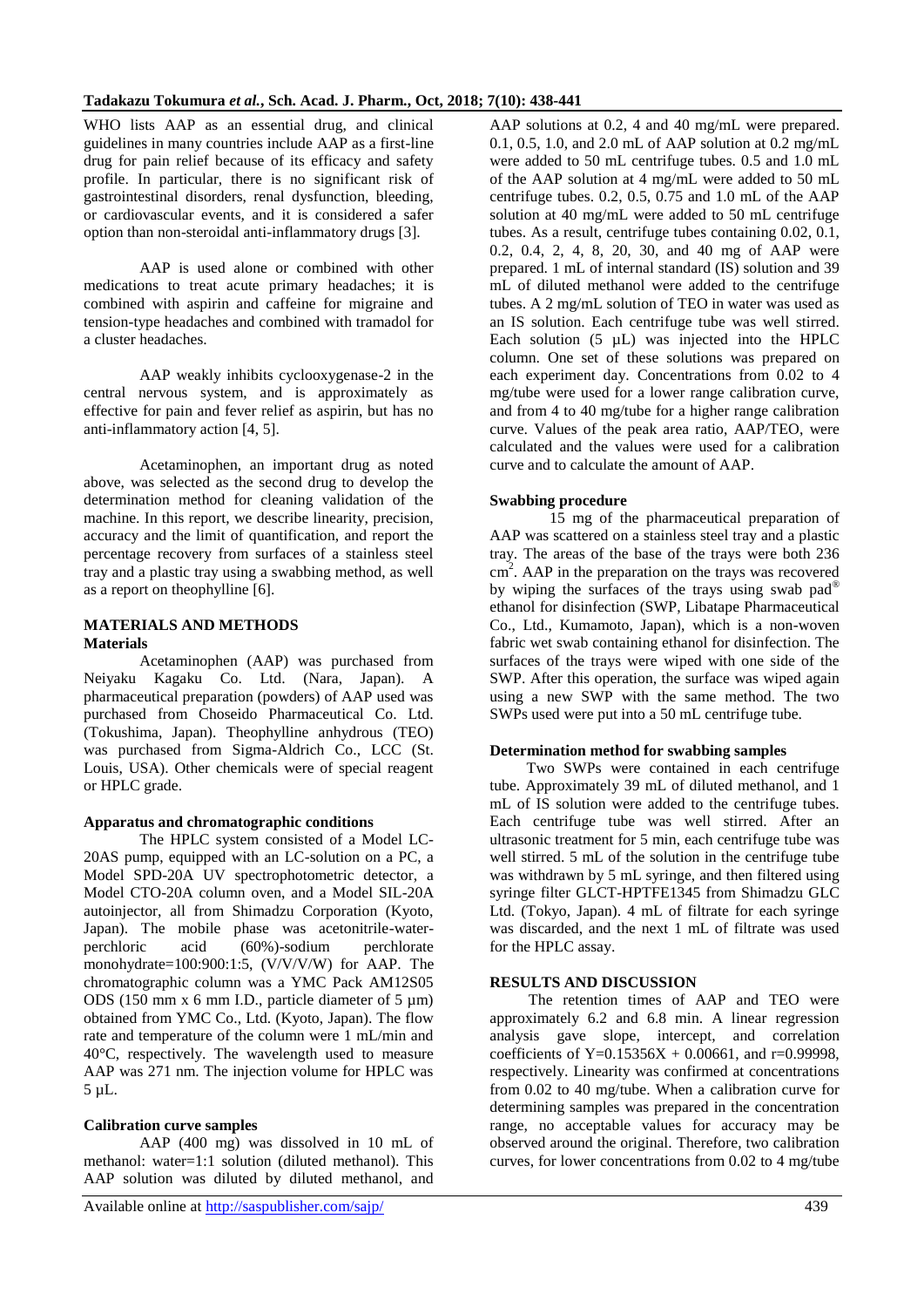#### **Tadakazu Tokumura** *et al.***, Sch. Acad. J. Pharm., Oct, 2018; 7(10): 438-441**

and for higher concentrations from 4 to 40 mg/tube, were calculated.

Inter-day precision and accuracy for lower concentrations were assessed by analyzing each drug concentration 6 times on different days, as shown in Table 1. Precision ranged between 0.34% and 26.86%. The accuracy value ranged between -0.41% and 2.44%. The values without 26.86% were acceptable. The precision and accuracy values were under 10% and inside the range of -10% to 10%, respectively, without 0.02 mg/tube. Therefore, the lower limit of quantification was considered to be 0.02 mg/tube, which was the lowest concentration providing validation data.

Inter-day precision and accuracy for higher concentrations were assessed by analyzing each drug concentration 6 times on different days, as shown in Table 2. Precision ranged between 0.67% and 1.64%. The accuracy value ranged between -1.93% and 0.711%. All values were acceptable.

| Actual concentration | Concentration found (mg/tube)             | Precision | Accuracy |
|----------------------|-------------------------------------------|-----------|----------|
| (mg/tube)            | $(\text{mean} \pm \text{SD}, \text{n=6})$ | $(\%)$    | (% )     |
| 0.02                 | $0.0205 \pm 0.0055$                       | 26.86     | 2.44     |
| 0.1                  | $0.0996 \pm 0.0045$                       | 4.52      | $-0.41$  |
| 0.2                  | $0.2037 \pm 0.0064$                       | 3.12      | 1.87     |
| 0.4                  | $0.3994 \pm 0.0040$                       | 1.00      | $-0.15$  |
|                      | $1.9979 \pm 0.0228$                       | 1.14      | $-0.10$  |
|                      | $4.0073 \pm 0.0136$                       | 0.34      | 0.18     |

|  |  |  |  |  |  |  |  | Table-1: Inter-day precision and accuracy of AAP measurements for lower concentrations |  |  |  |  |
|--|--|--|--|--|--|--|--|----------------------------------------------------------------------------------------|--|--|--|--|
|--|--|--|--|--|--|--|--|----------------------------------------------------------------------------------------|--|--|--|--|

Precision and accuracy values were calculated using the following equations:

$$
Precision(%) = (SD/mean) \times 100.
$$

Accuracy  $%$  = ((concentration found – actual concentration)/ actual concentration) x 100.

#### **Table-2: Inter-day precision and accuracy of AAP measurements for higher concentrations**

| Actual concentration | Concentration found (mg/tube)             | Precision | Accuracy |
|----------------------|-------------------------------------------|-----------|----------|
| (mg/tube)            | $(\text{mean} \pm \text{SD}, \text{n=6})$ | (%)       | $(\%)$   |
|                      | $3.9227 \pm 0.0308$                       | 0.78      | $-1.93$  |
|                      | $8.0417 \pm 0.1321$                       | 1.64      | 0.52     |
| 20                   | $20.1058 \pm 0.1670$                      | 0.83      | 0.53     |
| 30                   | $30.2145 \pm 0.2297$                      | 0.76      | 0.71     |
| 40                   | $39.9760 \pm 0.2665$                      | 0.67      | $-0.06$  |

Precision and accuracy values were calculated using the following equations:

Precision (%) =  $(SD/mean) \times 100$ .

Accuracy  $(\%)$  = ((concentration found – actual concentration)/ actual concentration) x 100.

Recoveries of AAP from an AAP preparation on a stainless steel tray and a plastic tray were  $98.4 \pm$ 2.52% (mean  $\pm$  SD, n=3) and 99.4  $\pm$  0.27%, respectively. These values were acceptable. It was found from the recovery data that the swabbing procedure using SWP for stainless steel and plastic surfaces, as well as the extraction method, were appropriate and effective. The procedure may be useful to confirm the amount of residual drugs on the surfaces of automatic packaging machines.

## **CONCLUSION**

A method to measure AAP in swab samples used in a cleaning validation procedure was developed. The results suggested that this method is accurate and has a sufficiently low limit of quantification for AAP swab samples. This method may make an important contribution to the cleaning validation of automatic packaging machines in Japan.

#### **ACKNOWLEDGMENT**

The authors are very grateful to Yoshinori Miyagi, Tatsuki Tanioka, and Yuji Tsutsumi for their assistance with the experimental work.

#### **REFERENCES**

- 1. Good manufacturing practice guide for active pharmaceutical ingredients, Q7, in ICH harmonized tripartite guideline, 2000, International conference on harmonization.
- 2. Ahmad IA, Tam J, Li X, Duffield W, Tarara T, Blasko A. Cleaning verification: Exploring the effect of the cleanliness of stainless steel surface on sample recovery. Journal of pharmaceutical and biomedical analysis. 2017 Feb 5;134:108-15.